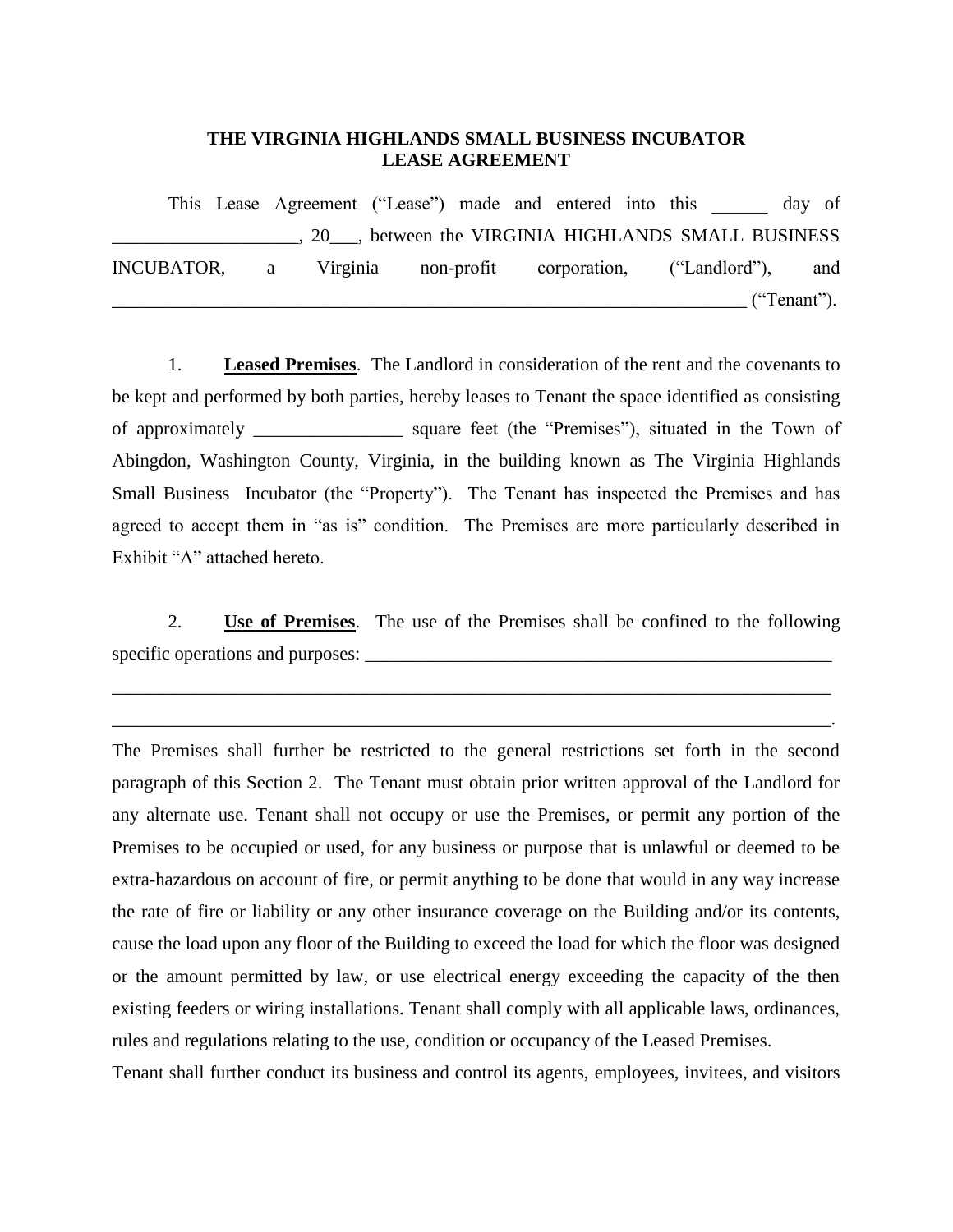in such a manner as not to create any nuisance, or interfere with, annoy or disturb any owner or tenant of adjacent property.

The Landlord and Tenant further acknowledge that the Premises is subject to the terms and conditions of the Economic Development Administration (EDA) Special Award Conditions (Award No. 01-01-07654), wherein the use of the leased space within the Premises is restricted to a start-up or transitioning service and manufacturing business approved by the Landlord's Board of Directors, with an emphasis on business related to information technology production or use, or as an organization serving cultural, health and social interests in the immediate region and beyond. The Landlord recognizes that this Agreement of Lease is consistent with the authorized general and specific purposes of the Award, that this Agreement of Lease is consistent with EDA's policies concerning, but not limited to, non-relocation (as defined in EDA's regulations found at 13 CFR 316.3), non-discrimination and adequate consideration, in that the Tenant is providing market value compensation to the Landlord for this Lease. Moreover, the use of the Premises must be used for no other purpose other than the general and specific purpose of the Award. Finally, the Agreement of Lease shall be subordinate, junior and inferior to the priority of the lien of the Award provided to EDA.

3. **Term**. The term of this Lease shall be for a period of one (1) year commencing on the \_\_\_\_ day of \_\_\_\_\_\_\_\_\_\_\_\_\_\_\_\_\_\_\_\_\_\_\_\_\_\_\_, 20\_\_\_ ("Original Term"). Subject to the terms and conditions set forth herein, this Lease shall automatically renew for two additional one (1) year periods unless terminated as provided herein. Solely at the discretion of the Landlord, this Lease may be extended beyond three years. Should this Lease be renewed for a period extending over the Original Term, or any renewal term, the Landlord reserves the right to relocate Tenant to a comparable office if needed at the Landlord's expense. Notwithstanding the foregoing, the Landlord or Tenant may terminate this Lease upon the expiration of the Original Term, or any renewal term, by providing the other party with written notice of termination not less than thirty (30) days prior to expiration of the current term, or within such shorter period as provided for herein. This Lease may also be cancelled, terminated or modified in accordance with Section 17 below.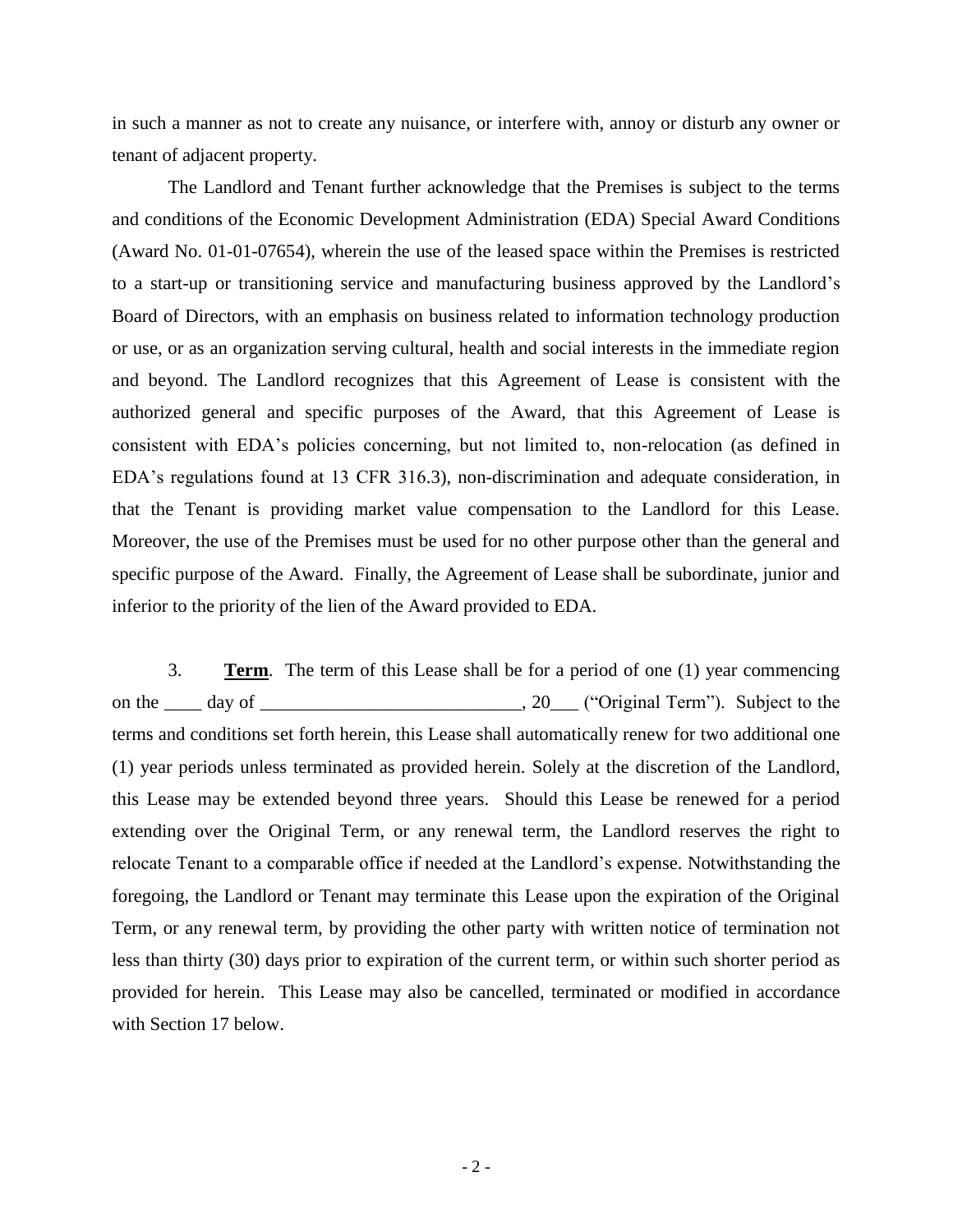### 4. **Rent**.

A. For the Premises and the Original Term set forth above, the Tenant agrees to pay the Landlord the annual amount of \$\_\_\_\_\_\_\_\_\_\_ at the rate of \$\_\_\_\_\_\_\_\_\_\_\_ per month, payable in advance on the first day of each calendar month. In the event that possession is taken on a date other than the first day of the month, the rent shall be prorated for the period between the date of possession and the first day of the next calendar month. The rent shall be increased during each renewal term in the proportion that the cost of living figure last published just prior to the commencement of the one (1) year renewal term bears to the cost of living figure last published just prior to the preceding one (1) year term, or by increasing the rent by 4.5%, whichever is more. Rent increases may be waived for purposes as the Landlord, in its sole discretion, determines is appropriate.

For purposes of this Section 4, the cost of living referred to herein shall be determined in accordance with the changes in the "Consumer Price Index For All Urban Consumers, U. S. City Average, All Items (1967 = 100)." or comparable publication, published by the Bureau of Labor Statistics, United States Department of Labor. In the event that the Bureau of Labor Statistics shall change the base period (in existence at date hereof), the new index numbers shall be substituted for the old index numbers in making the above computation. Should the publication of the "Consumer Price Index" be discontinued by the Bureau of Labor Statistics and no other index is substituted herefore, the matter shall be submitted to arbitration in accordance with the rules of the American Arbitration Association to determine what shall be substituted in place of the foregoing index. If submitted to arbitration as provided herein, the arbitration decision shall be binding on the parties hereto. If another index shall be substituted for the aforesaid index by the United States Government, the said substitute shall be utilized in determining rental with an appropriate adjustment to be made in the event the base years shall be different from the base years in the "Consumer Price Index."

B. Fees for any services provided by the Landlord to the Tenant, as agreed upon by the parties in the Letter of Commitment, attached hereto as Exhibit "B", and any other monies due to the Landlord under this Lease, shall be invoiced to the Tenant on the first business day of each month and shall be payable within five (5) days thereafter.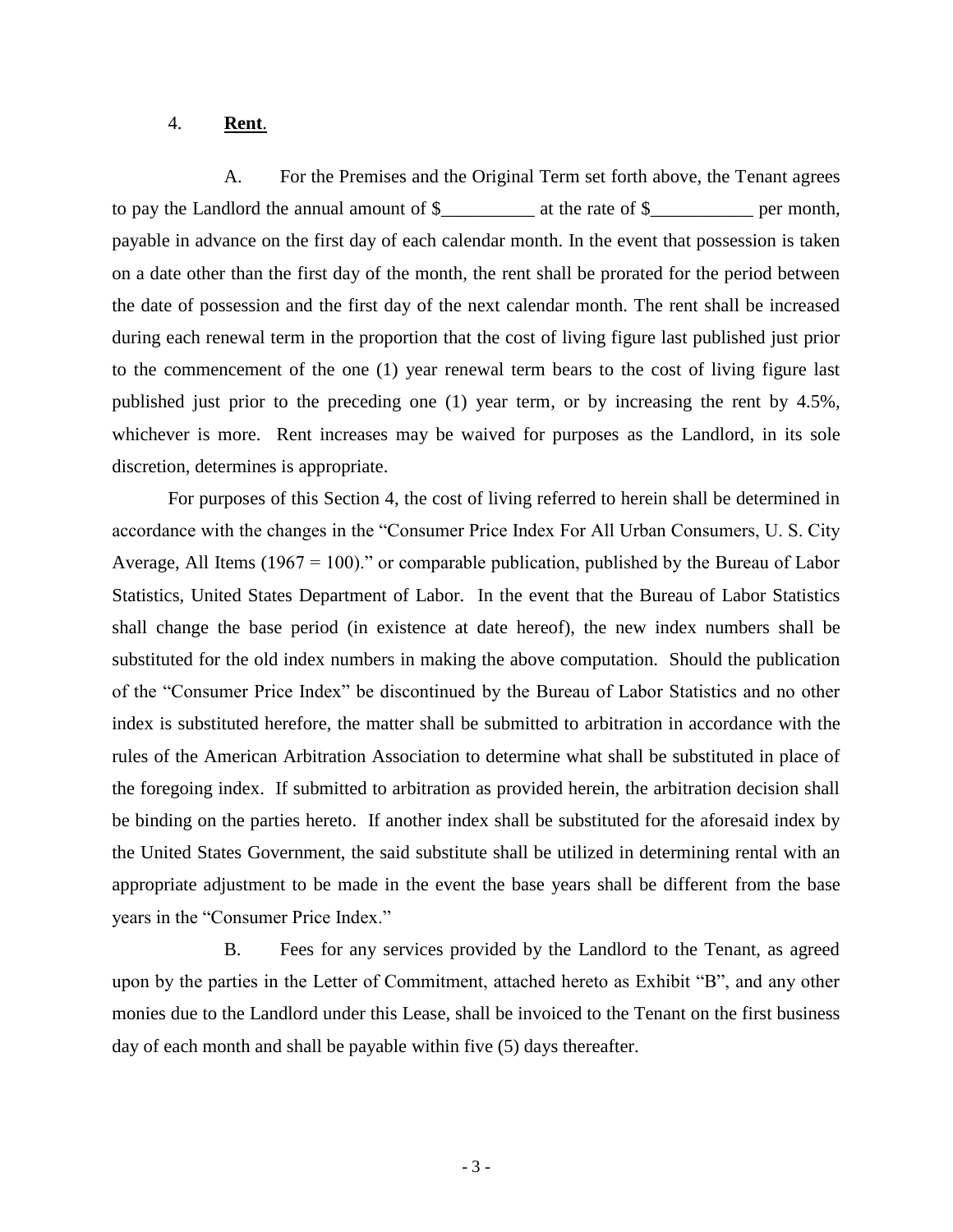C. Any rental payment or fees for services or other monies not paid by the due date, including any grace period hereunder, shall be considered late. If any payment is not made on the due date, a five percent (5%) late charge will immediately be assessed upon the amount of the delinquent rent, fees or monies and the failure of the Tenant to promptly pay the same will constitute an event of default and shall entitle the Landlord to terminate this Lease as provided in Section 18. In the event that it becomes necessary for the Landlord to initiate legal proceedings to collect any of the rents or fees payable under this Lease, the Tenant will pay all reasonable and necessary expenses incurred by the Landlord in such legal proceedings, including reasonable attorney's fees.

D. In no event will the landlord accept any ownership interest in the Tenant or other business entity, nor take an ownership interest in any property, whether real, personal or intellectual, in lieu of rent.

5. **Place of Payment**. Any payment due from the Tenant to the Landlord shall be made to: VIRGINIA HIGHLANDS SMALL BUSINESS INCUBATOR, 851 French Moore, Jr Blvd., Abingdon, VA 24210, or at such other place as the Landlord may designate in writing.

6. **Security Deposit**. The Landlord acknowledges the receipt of \$\_\_\_\_\_\_\_\_ as a Security Deposit for the faithful performance by the Tenant of its obligations under this Lease. No interest shall be paid on the Security Deposit. The Security Deposit shall be used for payment of any damages to the Premises, exclusive of normal wear and tear, which occur during the term of this Lease. The balance of the Security Deposit, if any, will be returned to the Tenant at the mailing address provided by the Tenant within thirty (30) days of the termination of the Lease.

7. **Common Areas**. The Tenant shall have access to the restrooms, shower, kitchen, hallways, dock areas and conference/training rooms and such other areas as may be designated common areas on the Premises on a shared basis under the rules and regulations of the Landlord, which rules and regulations may be amended at the Landlord's sole discretion from time to time. Tenant shall comply with all such rules and regulations as published, revised and promulgated from time to time.

- 4 -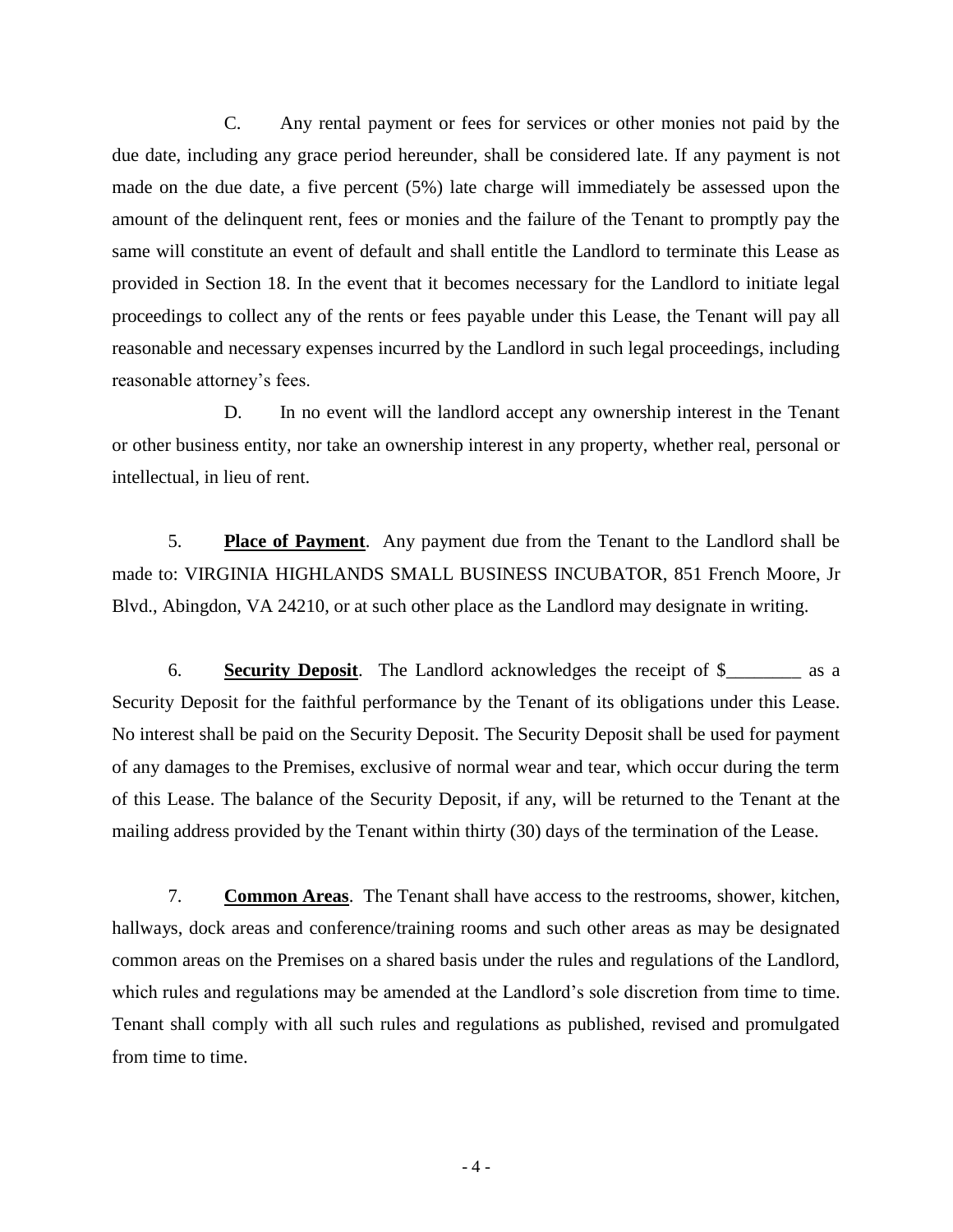8. **Alterations and Additions.** The Tenant shall make no alterations or improvements to the wall or other portions of the Premises, including but not limited to, the construction of additional walls or the moving of walls, during the term of this Lease without first obtaining the written consent of the Landlord. Unless the Landlord shall otherwise agree, Tenant shall be solely responsible for all costs and expenses for all such alterations and improvements. In addition, Landlord shall have the right, in its sole discretion, to require the Tenant to fund an interest bearing escrow account to be used to reinstate and/or restore the Premises upon termination of this Lease. Any funds not used for such purpose shall be refunded to Tenant within a reasonable time after termination of the Lease; subject, however, to any other rights of Landlord in or to such funds provided by law. Tenant may use Landlord's or its own contractors and subcontractors to perform the work requested provided all such workmen have been approved in advance by Landlord. The parties hereto agree that Landlord shall have complete control over all aspects of such alterations and improvements. Tenant shall indemnify and hold Landlord harmless for any claim or damages arising in connection with or related to such alterations and improvements as provided in Section 13. Any alterations or improvements made by the Tenant, or on behalf of Tenant, shall become the property of the Landlord at the termination of the Lease without cost to the Landlord unless the Landlord in its sole discretion directs the Tenant to remove such alterations and improvements from the Premises, in which event the Tenant shall remove such alterations, improvements and additions and restore the Premises to the same order and condition in which it was at the commencement of this Lease at the Tenant's sole cost and expense. Should the Tenant fail to do so the Landlord may do so and collect, at its option, all costs and expenses thereof in excess of any funds escrowed for such purpose as additional rent. The Tenant shall pay all sums due and payable as a result of all alterations made to the Premises within ten (10) days from the date of a notice of bill for the same from the Landlord.

9. **Taxes and Utilities**. The Landlord will pay for all charges assessed against the Premises during the term of this Lease for real estate taxes, water, heat, and electricity. In the event that the Tenant installs any equipment resulting in a significant increase in the demand for power or cooling, the Tenant shall pay the additional cost of such power and cooling as an additional monthly rental payment to be determined by the Landlord. The Landlord has made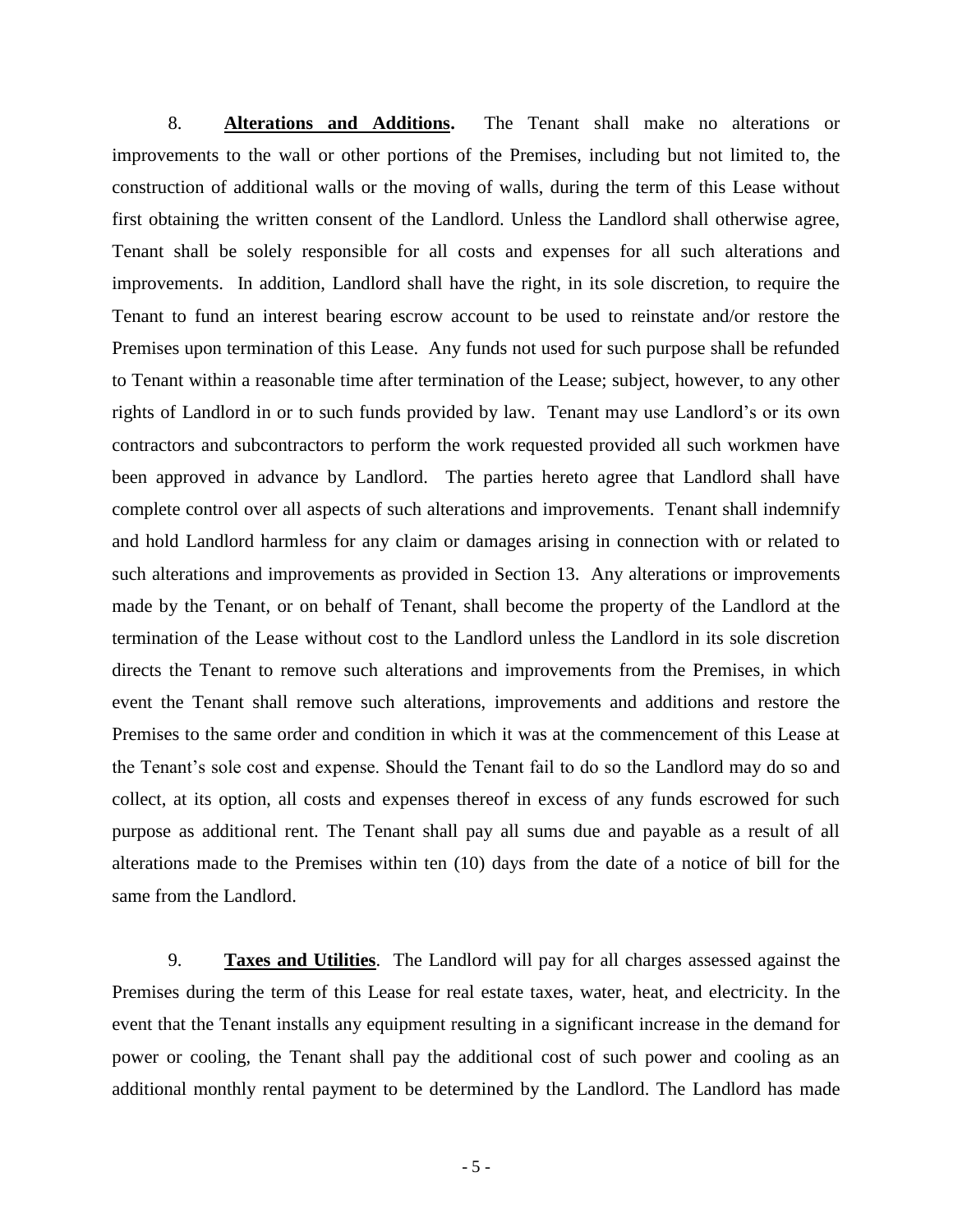arrangements for a uniform rate structure for each tenant on the Property with a communications and data provider (the word "communications" and the word "data" as used in this Lease shall include any and all telephonic or electronic transmissions from one place to another of written materials or oral communications and/or transmission of data). The Tenant shall be responsible for paying directly to the service provider, when due, such phone and data line installation charges and monthly service charges as well as the actual costs of all calls. In the event that the Tenant elects to move from the Premises to other premises within the Property, the Tenant acknowledges that it will be liable for the foregoing installation charge for each and every such move.

### 10. **Moveable Furniture and Equipment.**

A. All moveable furniture and equipment installed by the Tenant shall be removed at the expiration or earlier termination of this Lease provided the Tenant shall not at such time be in default under any covenant or agreement contained in this Lease; and provided that in the event of such removal, the Tenant shall repair any and all damages incurred to the Premises and/or Property caused by removal and promptly restore the Premises and/or Property to its original order and condition.

B. Any such furniture or equipment not removed at or prior to termination shall be and become the property of the Landlord at termination.

C. The Tenant shall not install any furniture or equipment on the Premises or make any alterations to the Premises which may require any change in heating, air conditioning, electrical, water or sewer systems without the prior written approval of the Landlord.

11. **Maintenance and Repairs**. The Landlord shall keep in good repair the common areas, roof, exterior walls but not dividing walls inside the Premises, all electrical, heating, cooling and plumbing systems, gutters, downspouts and exterior painting. In addition, the Landlord will maintain the grounds of the Property including snow removal and grass cutting. However, the Landlord shall not be liable (and shall assess the costs thereof to the Tenant) when any repair is made necessary by the negligent or willful acts or omission of the Tenant, its agents, invitees or employees, reasonable wear and tear excepted. The Tenant will, at its own

- 6 -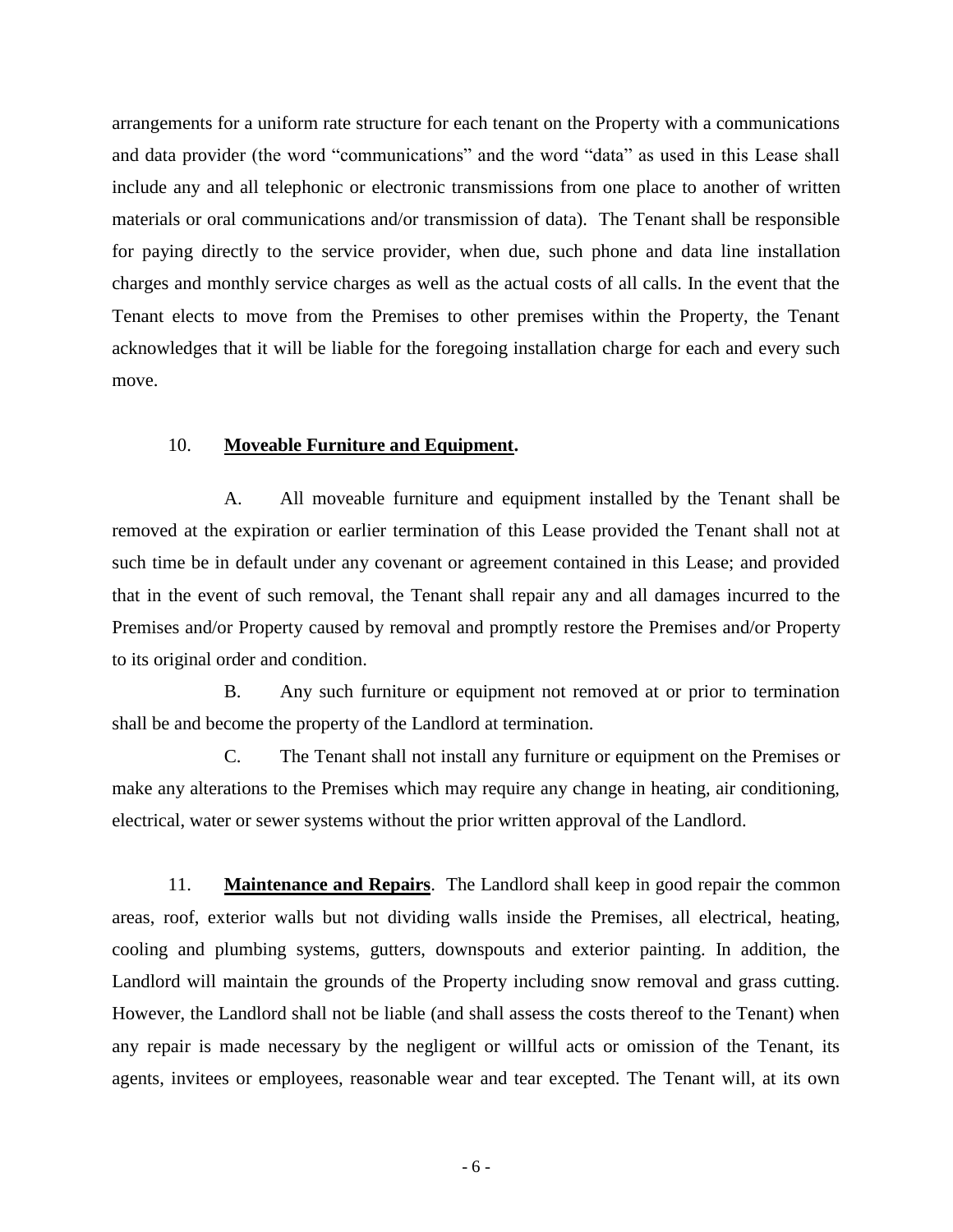expense, keep the Premises in good repair for the term of this Lease and at the expiration of the Lease, deliver the Premises to the Landlord in like condition as when taken, reasonable wear and tear excepted. Each day that the Tenant occupies the Premises it shall maintain the Premises in a clean, sanitary, neat and attractive condition. The Premises may contain a thermostat that regulates the heating and cooling systems in the Property. The Landlord shall determine the proper settings for the thermostats and the Tenant shall not change the settings without the prior written approval of the Landlord. The Landlord shall have access to the thermostat (if any) on a regular basis, daily if necessary, to ensure that the thermostat is being maintained at the designated settings.

12. **Signs**. The Tenant shall obtain the written approval of the Landlord prior to displaying any sign on the interior of the Premises. Any such sign must be of the size, color and style as the Landlord shall approve. No exterior signage shall be allowed.

13. **Indemnification and Insurance**. Tenant shall indemnify and hold Landlord harmless from and against all costs, damages, claims, liabilities and expenses (including attorney's fees) suffered by or claimed against Landlord, directly or indirectly, based on, arising out of or resulting from (a) use and occupancy of the Leased Premises, (b) repair or maintenance of the Leased Premises which are the obligations of Tenant, (c) any act or omission by Tenant or Tenant's employees, agents, assignees, subtenants, contractors, licensees or invitees, or (d) any breach or default in the performance or observance of Tenant's covenants or obligations under this Lease.

In order to effect the same, the Tenant agrees to purchase and keep in full force and effect at all times during the term of this Lease, commercial general liability insurance with limits of at least one million dollars (\$1,000,000) per occurrence, for injuries to or death of persons, and at least one hundred thousand (\$100,000) per occurrence for damage to property. Such insurance shall name the Landlord, its agents, employees and officials and the Manager of the Property as additional insured parties under the policy.

The Tenant shall be responsible for any damages it, its employees, agents, representatives or invitees may cause to the Premises or to any personal or other property belonging to the Landlord that may be on such Premises. Any insurance purchased by the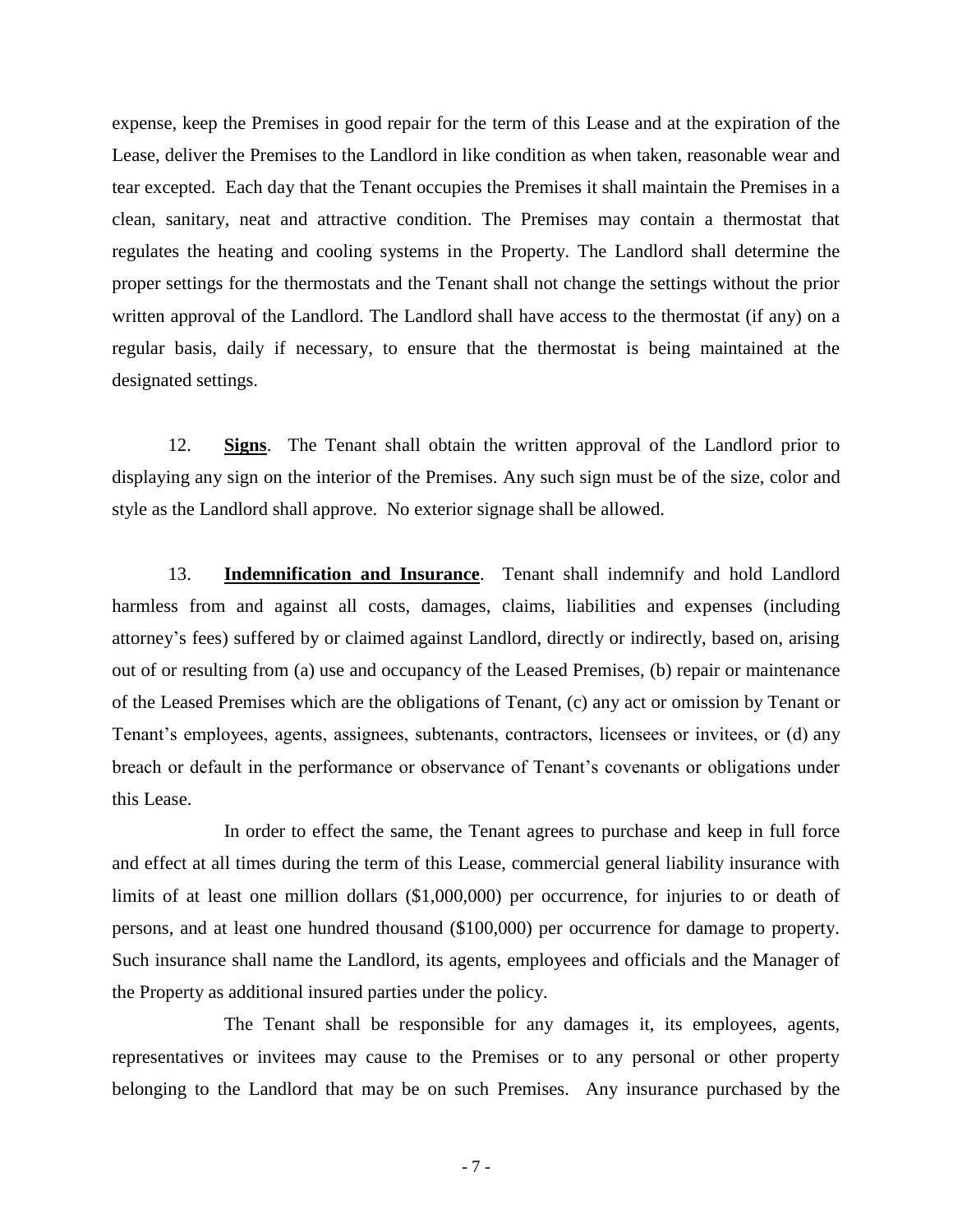Landlord covering the Premises or its contents will not provide any coverage for any property belonging to the Tenant. If the Tenant wishes such coverage for its property or for loss of premises as a result of fire or other casualty, then Tenant will be solely responsible for purchasing same.

All insurance policies required under this Lease shall provide that the Landlord shall be given thirty (30) days advance notice prior to the reduction of or cancellation of any insurance policies required hereunder.

A copy of the insurance policies or certificates showing the same to be in full force and effect shall be delivered to the Landlord before the Tenant's occupancy of the Premises.

Any deductibles or self-insured retentions applicable to required coverages shall be paid by the Tenant, and the Landlord shall not be required to participate therewith. The insurance required hereunder shall be primary and any insurance or self-insurance maintained by the Landlord shall be in excess of the Tenant's insurance and shall not contribute therewith. Failure of the Tenant to comply with any reporting provisions of the insurance policies required hereunder shall not affect coverage provided to the Landlord. All rights of subrogation against the Landlord shall be waived. All coverages for subcontractors of the Tenant, if any, shall be subject to all of the requirements stated herein.

The failure of the Tenant to maintain and pay all insurance premiums for insurance required hereunder, when due and payable, shall be grounds for the immediate termination of this Lease by the Landlord, any contrary provisions contained in Sections 17 or 18 hereof notwithstanding.

14. **Release**. Landlord and its employees and agents shall not be liable to Tenant, Tenant's employees, agents, assignees, subtenants, licensees, concessionaires, or to any other person or entity for any damage (including indirect and consequential damage), injury, loss, compensation or claim whatsoever, including but not limited to claims for the interruption of or loss to Tenant's business, based on, arising out of or resulting from any cause whatsoever (except as otherwise provided in this Article), including but not limited to the following: repairs to any portion of the Leased Premises which are the obligation of Tenant; interruption in the use of the Leased Premises or any equipment therein; any accident or damage resulting from the use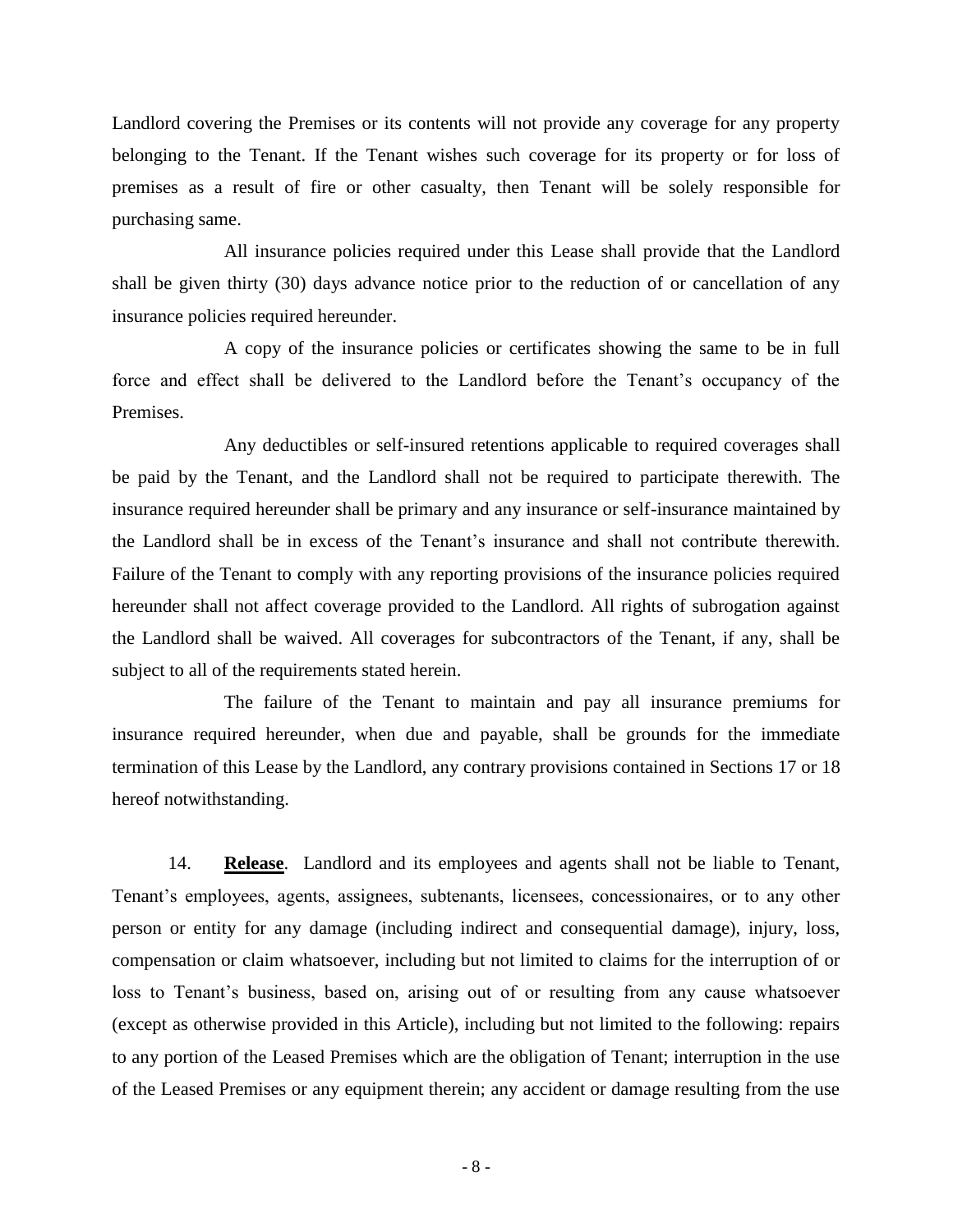or operation (by Landlord, Tenant or any other person or entity) of the following services: heating, cooling, electrical, sewerage, water, communications, data transmission, plumbing equipment or apparatus; the termination of this Lease arising in connection with the destruction of the Leased Premises; any fire, robbery, theft, vandalism, mysterious disappearance and/or any other casualty; the actions of any other tenants of the Leased Premises or of any other person or entity; and any leakage in any part or portion of the Leased Premises, or from water, rain, ice or snow that may leak, into, or flow from, any part of the Leased Premises, or from drains, pipes or plumbing fixtures in the Leased Premises. It further is understood and agreed that any failure or inability to furnish any services by Landlord shall not be considered an eviction, actual or constructive, of Tenant from the Leased Premises and shall not entitle Tenant to terminate this Lease or to an abatement of any Rent payable hereunder. Any goods, property or personal effects stored or placed by Tenant, its employees or agents in or about the Leased Premises and any data regardless of how stored (including but not limited to data stored magnetically or electronically) shall be at the sole risk of Tenant, and Landlord shall not in any manner be held responsible therefor.

In the event that at any time during the Lease Term Tenant shall have a claim against Landlord, Tenant shall not have the right to set off or deduct the amount owed or allegedly owed to Tenant from any Rent or other sums payable to Landlord, it being understood that Tenant's sole remedy for recovering upon a claim shall be to institute an independent action against Landlord.

15. **Assigning, Mortgaging, Subletting**. The Tenant agrees not to sublet, assign, transfer, or mortgage this Lease or sublet the Premises in whole or in part without the prior written consent of the Landlord. In the event that at any time Landlord shall sell or transfer the Leased Premises or Landlord's interest therein, Landlord shall not be liable to Tenant for any obligations or liabilities based on or arising out of events or conditions occurring after the date of such sale or transfer. Within five (5) days after the written request of any purchaser or transferee of the Leased Premises of Landlord's interest therein, Tenant shall attorn to such purchaser or transferee.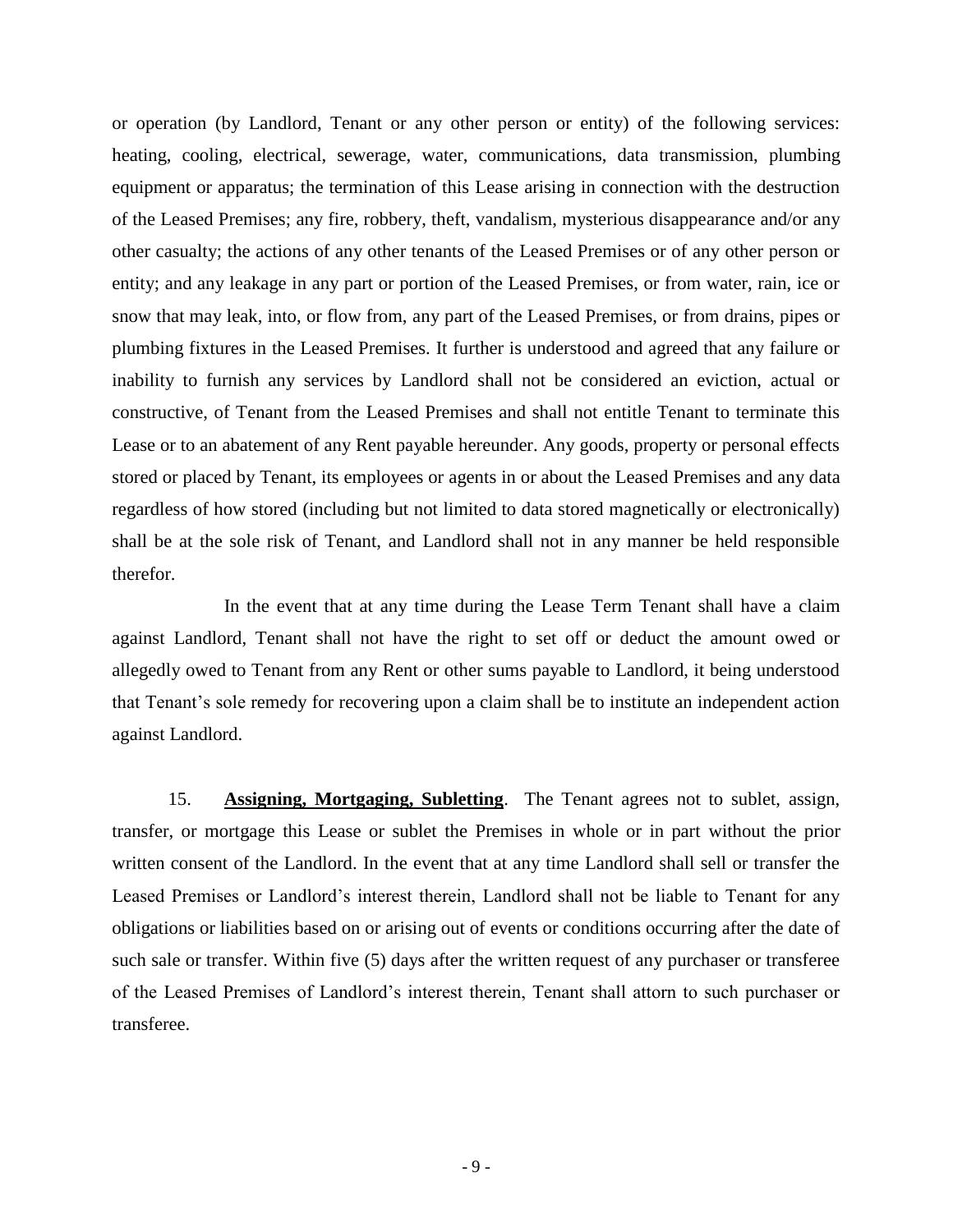16. **Access to Premises**. At any reasonable time the Landlord may enter the Premises to inspect for its own purposes and/or make repairs necessary under the terms of this Lease. At any time within sixty (60) days before the termination of this Lease, the Landlord may enter the Premises at reasonable hours to exhibit same to prospective Tenants. The Landlord reserves the right to inspect the Premises at all reasonable times in order to ensure that the Tenant is complying with the provisions of this Lease. The Landlord will provide the Tenant with keys and or electronic codes which provide access to the Premises in accordance with the attached "Key Agreement," a copy of which is attached hereto as Exhibit "C." Landlord reserves the right to change locks and/or electronic access codes and provide same to Tenant on an as needed basis when changed. In the event Tenant loses or misplaces keys to the Premises, then Tenant will pay Landlord an amount sufficient to cover the cost of changing locks and obtaining and providing replacement keys.

## 17. **Cancellation or Modification of Lease by the Landlord or the Tenant.**

A. In the event that the Tenant desires to change the size or location of the Premises leased under this Lease through either expansion of the existing Premises (where feasible) or relocation to another section of the Property, this Lease may be modified by the Tenant providing notice to the Landlord at least sixty (60) days prior to the date of modification, provided that a modified lease is successfully negotiated between the Landlord and the Tenant for the new premises.

B. In the event of some force majeure or Act of God substantially impairing the ability of Tenant to perform its business profitably, as determined by the Landlord in its sole discretion, then the Tenant may terminate the Lease without penalty upon giving one hundred twenty (120) days written notice of its intent to do so,.

C. **In the event that the Landlord determines, in its sole discretion, that the Tenant is not making satisfactory technical, marketing, manufacturing or financial progress as an incubator Tenant or for any other reason it deems appropriate, the Landlord may cancel this Lease by providing the Tenant with at least forty five (45) days notice prior to the date of cancellation**.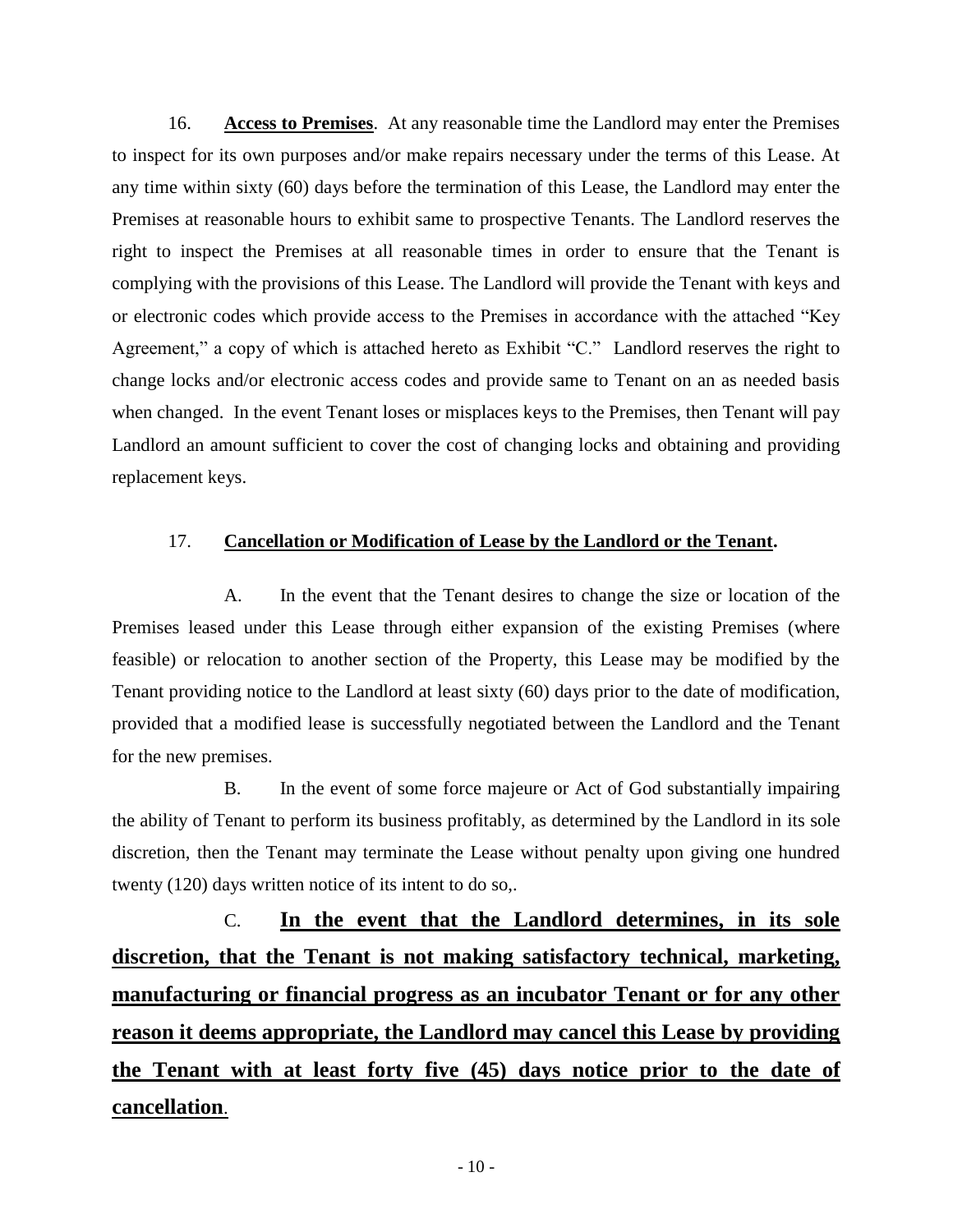18. **Default**. The occurrence of any of the following conditions shall constitute an "Event of Default" under this Lease and shall entitle the Landlord at its option to terminate the Lease in which event the Tenant shall vacate the Premises within ten (10) days of the date of notice to vacate:

A. The Tenant fails to pay within ten (10) days of the date due, any rent, additional rent, service fees, or other monies provided for in this Lease.

B. The Premises are vacated even though the Tenant continues to pay stipulated monthly rent.

C. Any petition or other action is filed by or against the Tenant under any section or chapter of the Federal Bankruptcy Act.

D. The Tenant becomes insolvent or transfers property in fraud of creditors.

E. The Tenant fails to comply with any provision or covenant of this Lease, any agreement attached hereto and/or any of the rules and regulations which may be established by the Landlord from time to time.

F. The Tenant is responsible for and fails to remove or satisfy any mechanic's lien or other claim or lien assessed or charged against or otherwise encumbering the Premises or Property within thirty (30) days after such lien or claim arises.

G. To the extent applicable, the failure by the Tenant to abide by the terms of that certain Letter of Commitment between the Tenant and the Landlord attached hereto as Exhibit "B."

H. The Tenant uses the Premises or other parts of the Property for the conduct of any activity prohibited by law (whether state, local or federal) for which punishment is provided by fine or imprisonment. In such event , immediate termination and eviction shall occur, and the Landlord shall be held harmless by Tenant from any and all consequences of same.

Should the Tenant fail to vacate the Premises upon notice of termination, the Landlord shall have the right to reenter the Premises and remove the Tenant and its effects without being liable for any damages thereto. The failure by the Landlord to call for a termination of the Lease at any time shall not constitute a waiver of the Landlord's right to do so at a subsequent time. Upon the occurrence of an Event of Default, in addition to termination, the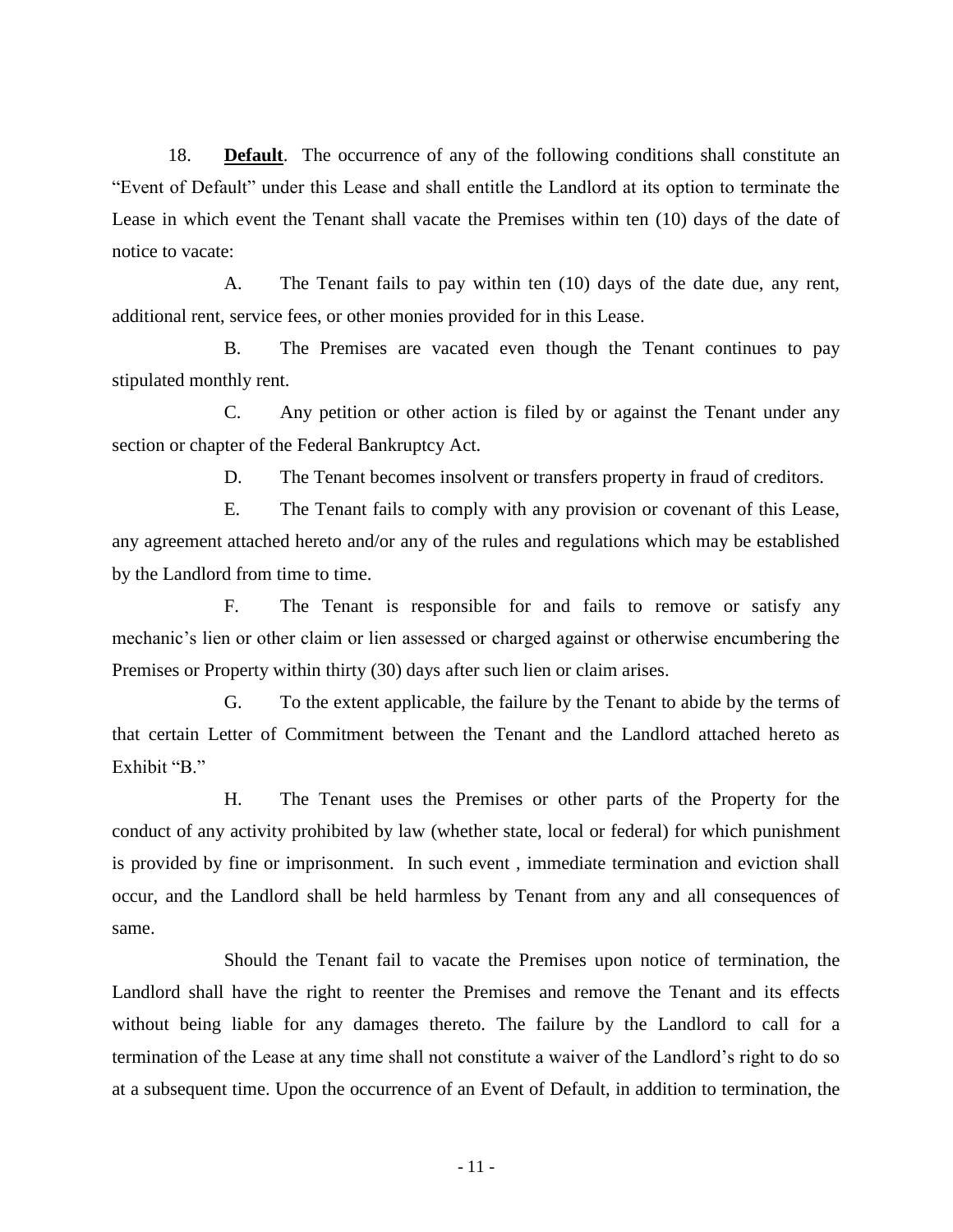Landlord shall also be entitled to recover from the Tenant all unpaid rent through the end of the original or renewal term, whichever is applicable, as well as any other sums for which the Tenant is liable under the terms of this Lease, including attorney's fees. The foregoing rights shall be in addition to, and not in lieu of, any other rights and remedies which the Landlord may be entitled to by law.

19. **Damage or Destruction of Premises**. If the Premises shall be damaged or destroyed in whole or in part, by fire, acts of God, war or casualty or any other means so as to make the same unusable for the purposes hereof, the Landlord shall have the option of repairing the Premises or of canceling this Lease in its entirety as of the date of the damage or destruction of the Premises. There shall be no obligation whatsoever on the Landlord to repair or rebuild the Premises in case of damage or destruction.

If the Landlord elects to repair or rebuild the damaged Premises, during the period that the Premises are unusable by the Tenant for the purposes hereof, the rent shall be abated until the Premises are restored to a good tenable condition. If the Premises are unusable in part, the rent shall be prorated until the Premises can be restored to a good and tenable condition provided that:

A. If any delay in repair or restoration is caused by the Tenant failing to adjust its own insurance or remove its damaged goods, equipment or other property within a reasonable time, the rent shall not abate during the period of such delay.

B. If any damage to the Premises is caused by the negligent or willful acts or omissions of the Tenant, its agents or employees, there shall be no rent abatement.

20. **Subordination**. The Tenant agrees that this Lease and its interest therein shall be secondary to any mortgage, deed of trust, or any other instrument of financing or refinancing now or hereafter placed on the Premises or on the land underlying the Premises and/or the Property. The Tenant agrees to execute and deliver to the Landlord any and all documents that may be required to show that the Tenant's rights hereunder are secondary.

21. **Holding Over.** If the Tenant remains in possession of the Premises after the expiration of any term that has not been renewed or extended by expressed act of both parties as

- 12 -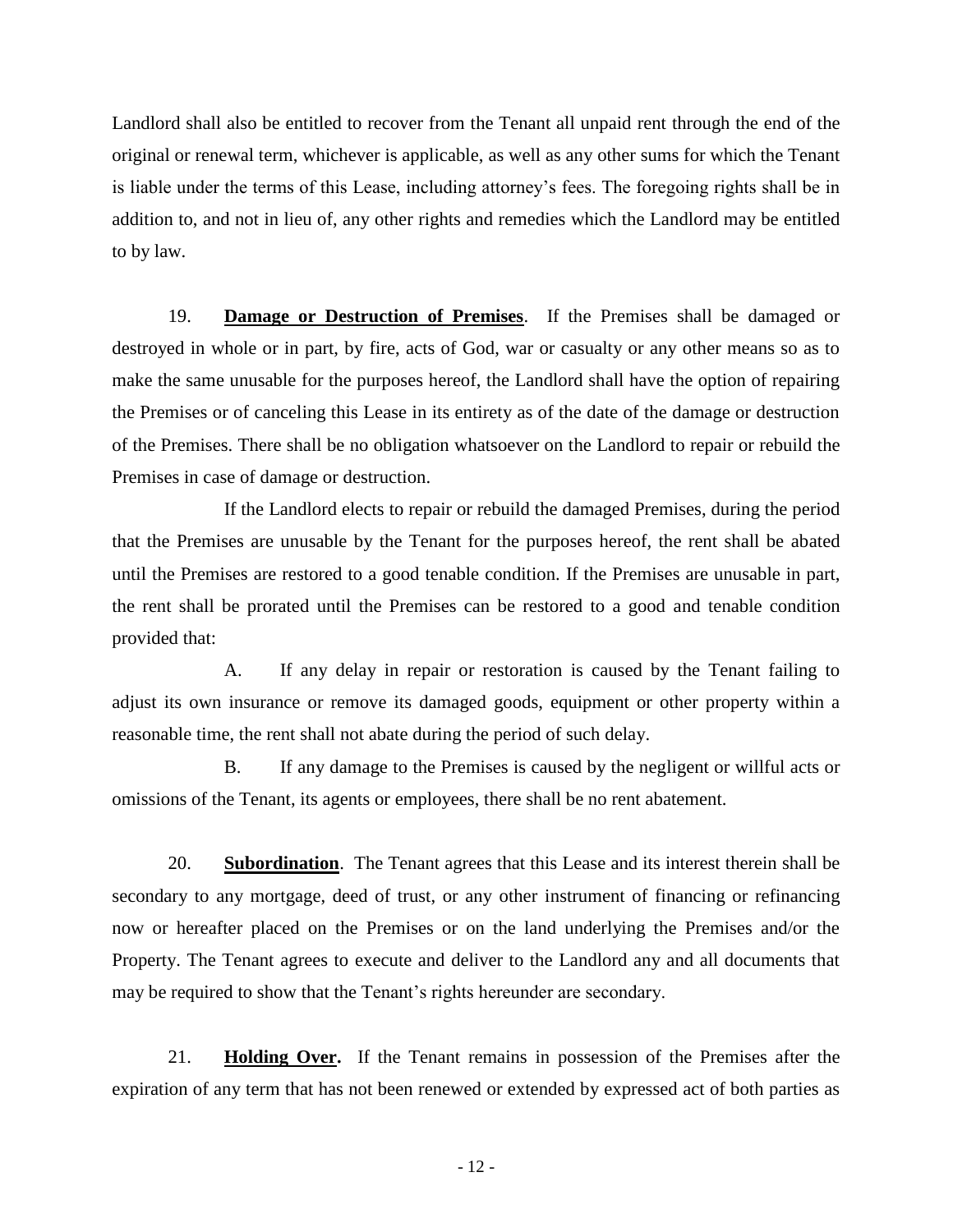required herein, then such occupancy shall not be deemed or construed to be a renewal or extension of this Lease, but shall operate to create a month to month tenancy under the conditions of this Lease, so far as applicable, and the rental due for each period shall be two hundred percent (200%) of the rent normally payable under the terms of this Lease unless otherwise agreed in writing by the Landlord.

22. **Relationship of the Landlord and the Tenant**. The Tenant shall not use any trademark, service mark, logo or trade name of the Landlord, except as expressly approved by the Landlord in writing.

### 23. **Rules and Regulations**.

A. The Landlord shall have the right from time to time to promulgate and enforce rules and regulations with respect to the use and operation of the Premises, Property and common areas and to amend such rules and regulations from time to time. The Tenant shall faithfully observe and comply with these rules and regulations.

B. The Tenant recognizes the rights of the other tenants in the facility and will not disrupt, impede or otherwise interfere with the rights of other tenants in and to the facility by noise, objectionable use, disregard for safety and cleanliness or any other action or behavior which might be objectionable, in Landlord's sole discretion, to other tenants.

24. **Binding Successors**. This Lease is binding on the respective heirs, successors, representatives and assigns of the parties hereto.

### 25. **Construction of Lease**.

A. Applicable Law. The laws of the Commonwealth of Virginia shall govern the validity, interpretation, performance and enforcement of this Lease.

B. Titles and Headings. The titles and headings of this Lease are used only for convenience and are not to be construed as part of the Lease.

- 13 -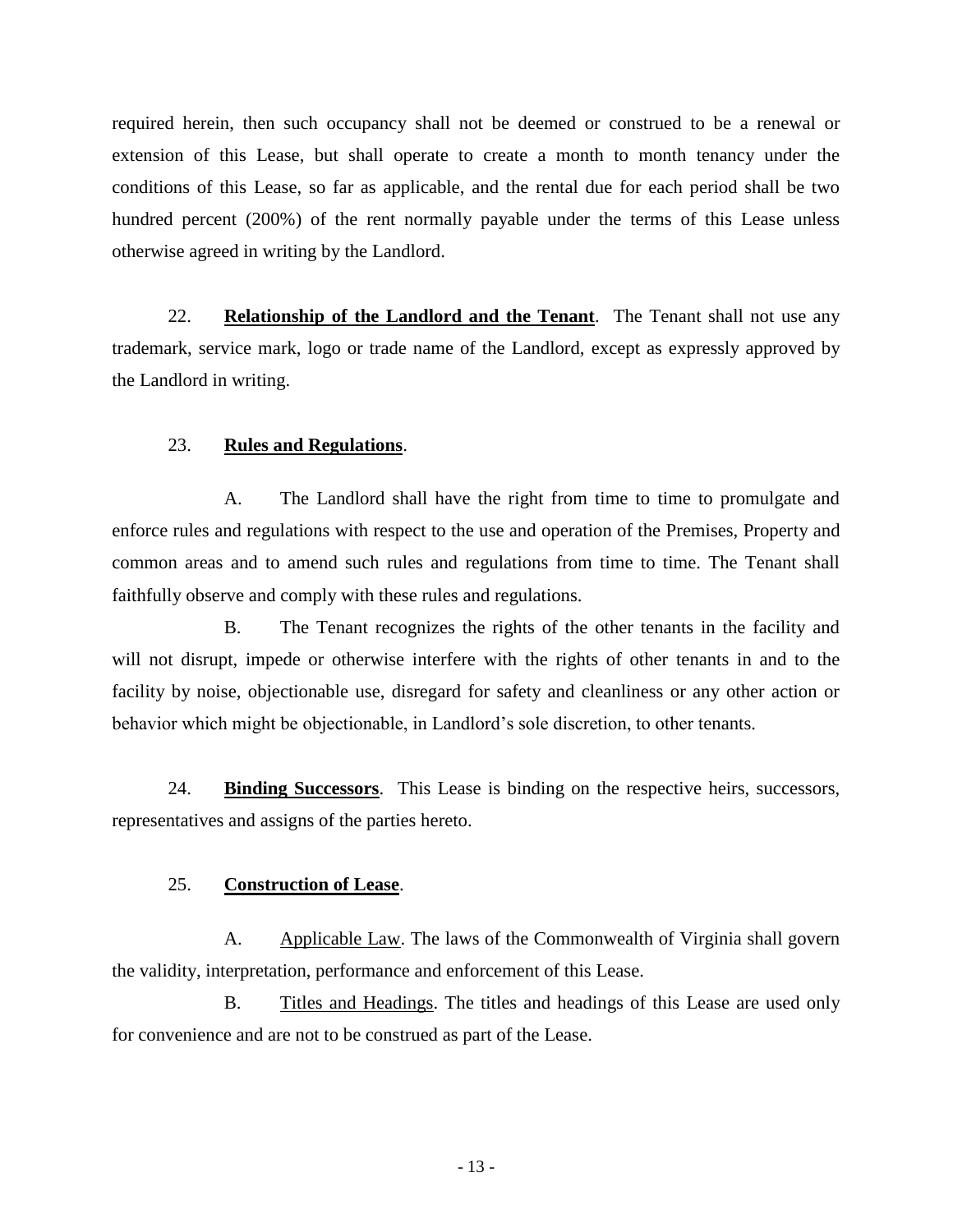C. Entire Agreement. This Lease and its attachments, including Exhibits A, B, and C, contain the entire agreement between the parties hereto pertaining to the Premises and all negotiations and all agreements acceptable to both parties are included herein.

26. **Notice**. Wherever this Lease requires notice to be served on the Tenant or the Landlord, notice shall be sufficient if by actual delivery or if mailed by first class mail with postage fully prepaid to the following addresses and persons:

> To Landlord: Executive Director VIRGINIA HIGHLANDS SMALL BUSINESS INCUBATOR 851 French Moore, Jr Blvd. Abingdon, VA 24210

> > \_\_\_\_\_\_\_\_\_\_\_\_\_\_\_\_\_\_\_\_\_\_\_\_\_\_\_\_\_\_\_\_\_\_\_\_\_\_\_\_

\_\_\_\_\_\_\_\_\_\_\_\_\_\_\_\_\_\_\_\_\_\_\_\_\_\_\_\_\_\_\_\_\_\_\_\_\_\_\_\_

To Tenant:

Abingdon, VA 24210

27. **Non-discrimination**. The Tenant covenants and agrees that in its use, operation and occupancy of the Premises no persons on the grounds of race, color, religious creed, sex, national origin, ancestry, marital status, age, or physical disability shall be excluded from participation in, denied the benefits of, or otherwise be subjected to discrimination in the operation of the Tenant's business and use of the Premises.

28. **Purpose of Lease**. This lease is for the benefit of both parties. Nonetheless, the terms of the Lease are material to the Landlord's ability to provide space to those businesses that Landlord determines in its sole discretion are capable of developing or growing into successful enterprises which will not need the lower-than-market benefits and other services offered by the Landlord and not traditionally found in other leasehold arrangements (with the possible exception of other business incubator leases). As a result, the Landlord will continue to possess, during and after the termination of this Lease, without threat of liability, claim or legal action of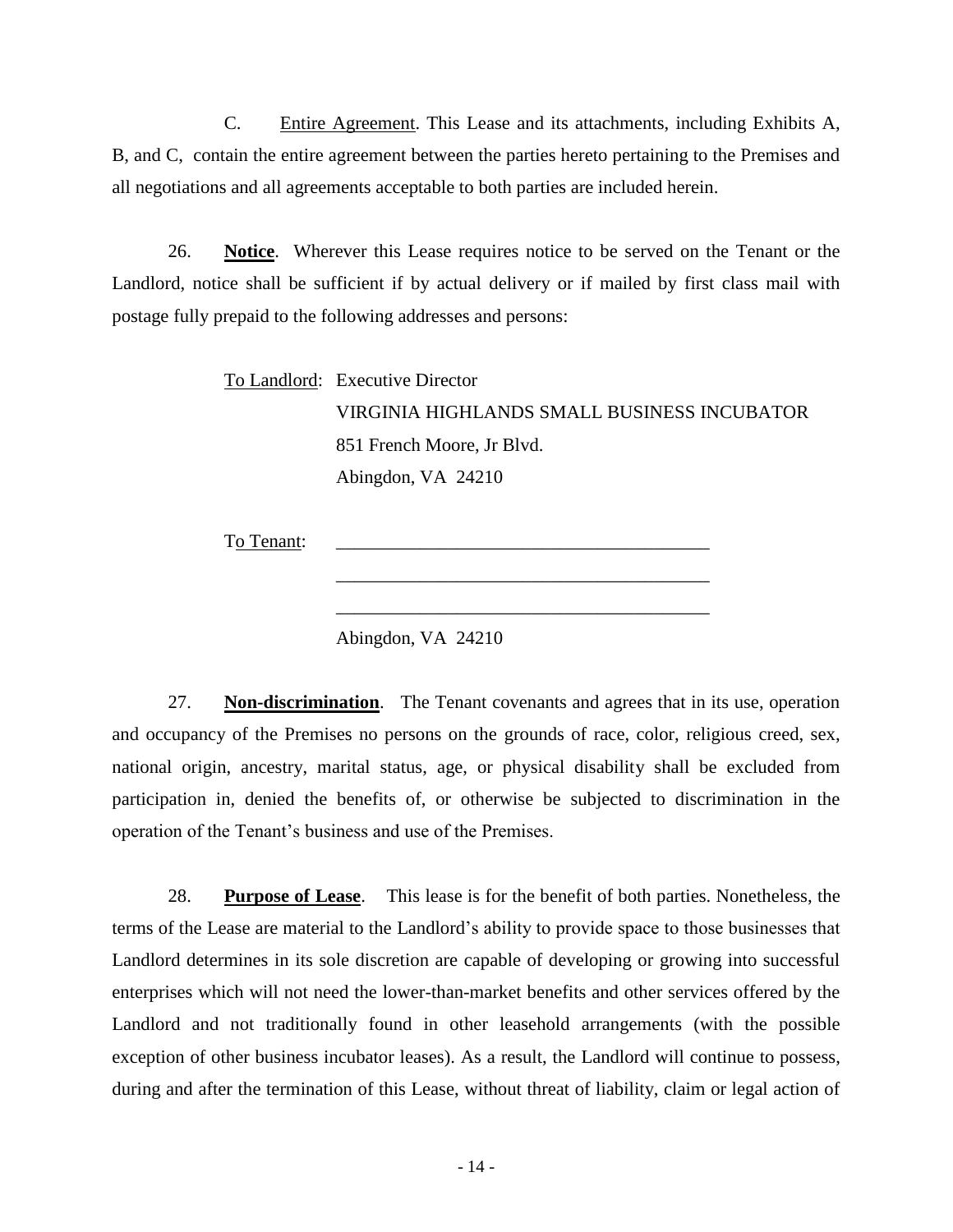any sort, all the rights retained by it and set forth herein which include but are not limited to the right to review all business and financial records of the Tenant, and to right to terminate the Lease at any time. The Tenant accepts such conditions, although they may prove onerous to its operations. **Tenant hereby waives any and all rights that it may have or assert to have to make any claim or file any legal action against the Landlord, its directors, agents, officers or other representatives for any decision made or which it fails to make regarding the financial promise of the Tenant's business, its ability to be financially successful, or its rights to terminate the Lease. This exemption from liability extends to any advice received by the Tenant from the Landlord or from third party consultants provided by the Tenant.** 

In WITNESS WHEREOF, the parties hereto have executed this Lease on the date first above written.

## VIRGINIA HIGHLANDS SMALL BUSINESS INCUBATOR

|      | By: _______             |
|------|-------------------------|
|      | Its: Executive Director |
|      |                         |
| By:  |                         |
| Its: |                         |

[TENANT]

| , ν.    |  |  |
|---------|--|--|
| - ITC * |  |  |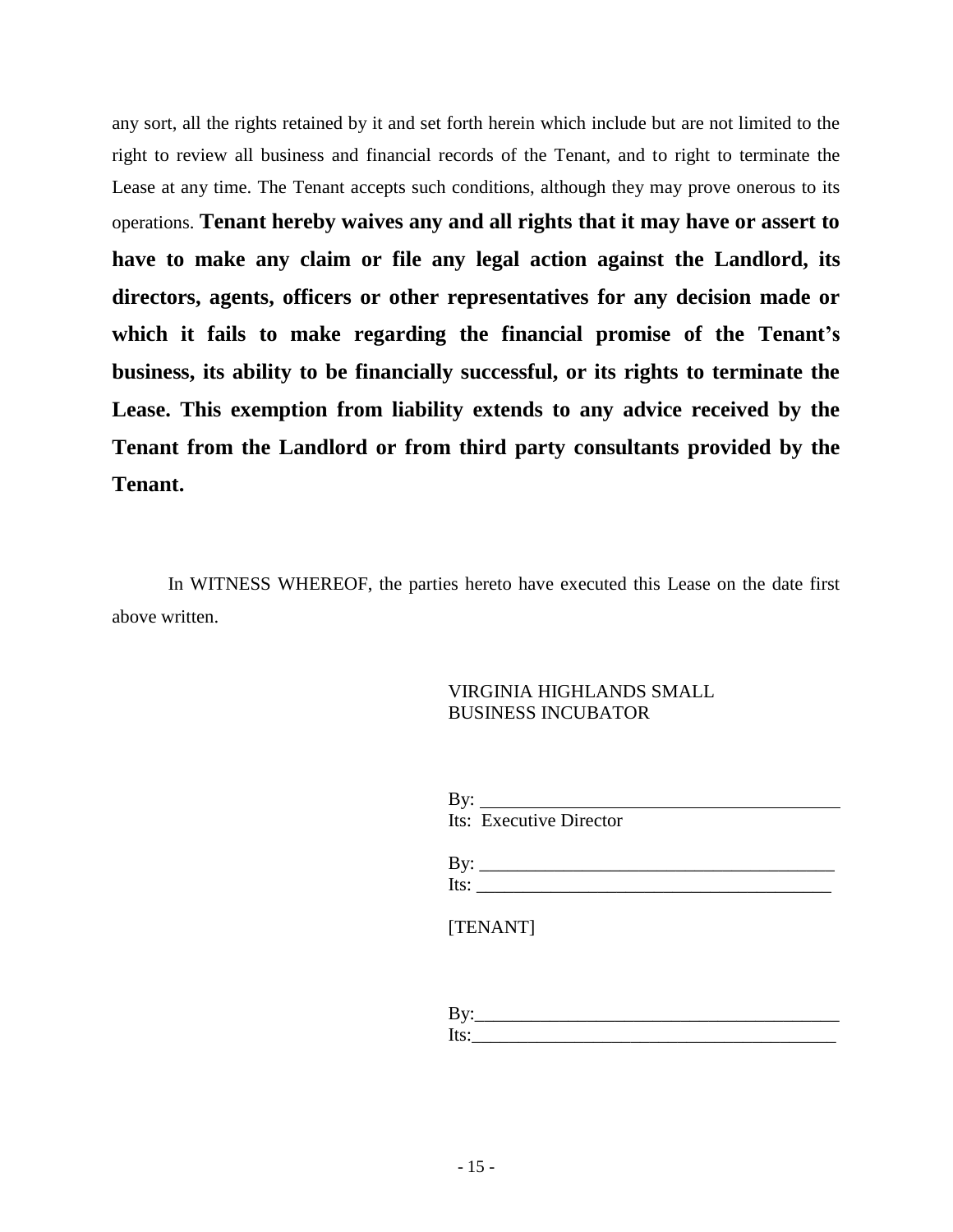The undersigned hereby guarantees to pay all indebtedness or liability incurred in the name of the Tenant without qualification or limitation. This guarantee shall inure to the benefit of and bind the heirs, administrators, executors, successors and assigns of the parties hereto.

Date:

Company Principal

\_\_\_\_\_\_\_\_\_\_\_\_\_\_\_\_\_\_\_\_\_\_\_\_\_\_\_\_\_\_\_\_\_\_\_\_\_\_

The undersigned hereby jointly and severally guarantee all of the obligations of the Tenant under the above Lease. This guarantee shall inure to the benefit of and bind the heirs, administrators, executors, successors and assigns of the parties hereto.

| Date: $\frac{1}{2}$ |                                                      |
|---------------------|------------------------------------------------------|
|                     | (SEAL)                                               |
|                     |                                                      |
|                     | $\begin{array}{c} \hline \text{ (SEAL)} \end{array}$ |
| Date:               |                                                      |
|                     | $\begin{tabular}{c} 1.1 \end{tabular} (SEAL)$        |
| Date: $\frac{1}{2}$ |                                                      |
|                     |                                                      |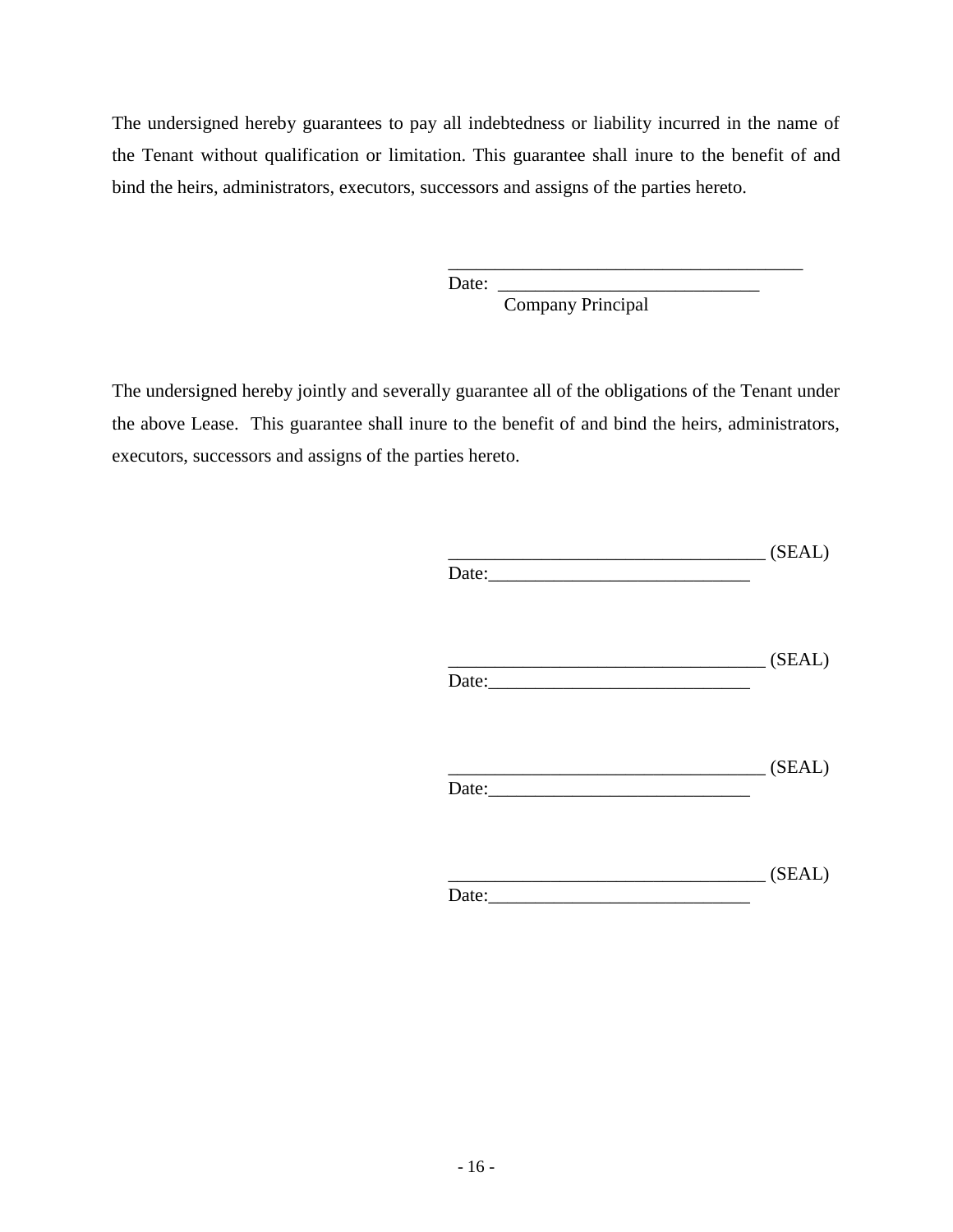## **EXHIBIT "C"**

### **TENANT KEY ISSUANCE AND RETURN CERTIFICATE**

The undersigned Tenant hereby acknowledges: 1.) that the Executive Director of the Virginia Highlands Small Business Incubator is designated as the Landlord for the leased Incubator property referred to herein; 2.) that the Tenant named below accepts the Keys, Electronic Access Code, Security Code, and Post Office Box Key listed below for the Virginia Highlands Small Business Incubator; 3.) that if duplicate Keys are required by Tenant, said duplicate Keys will be provided only by the Landlord (at the Landlord's expense) if, in the Landlord's sole discretion, Landlord determines that said duplicate Keys are needed and should be provided; 4.) that all officers, employees and principals of Tenant will ensure that all building access doors are secure when leaving the premises at any time other than normal business hours; and 5.) that upon termination of this Lease, all Keys will be returned to the Landlord.

| Number of Office/Suite Keys Issued: _______ Manufacturer's Key Code(s): ___________________________  |
|------------------------------------------------------------------------------------------------------|
| Electronic Access Code: ___________________________Security Code: __________________________________ |
|                                                                                                      |

#### **I/we accept custody of this Key(s), Electronic Access Code, Security Code, and Post Office Box Key, and I/we agree to abide by the terms and conditions itemized below:**

Tenant will immediately report lost or stolen Keys, or compromised Electronic Access Code or Security Code, to the Executive Director of the Virginia Highlands Small Business Incubator. In case of lost or stolen Keys, Tenant assumes financial responsibility to have the Key replaced or the lock cylinder rekeyed, as deemed appropriate by the Executive Director of the Virginia Highlands Small Business Incubator.

**Under no circumstances is this Key to be duplicated.** Tenant is aware that Key duplication is a violation of Virginia Code Section 18.2 - 503, and that unauthorized Key duplication subjects Tenant to immediate Lease termination.

Tenant agrees not to loan Keys, nor to provide Electronic Access Code or Security Code to unauthorized individuals, under penalty of immediate Lease termination.

Tenant agrees to use the Keys and Codes provided to enter only those areas where Tenant is allowed access under Tenant Lease provisions.

When Key is no longer needed, or when Tenant's Lease is terminated, Tenant agrees to return all Keys to the Incubator Executive Director.

\_\_\_\_\_\_\_\_\_\_\_\_\_\_\_\_\_\_\_\_\_\_\_\_\_\_\_\_\_\_\_\_\_\_\_\_\_\_\_\_\_\_\_\_\_\_\_\_\_\_\_\_\_\_\_ \_\_\_\_\_\_\_\_\_\_\_\_\_

\_\_\_\_\_\_\_\_\_\_\_\_\_\_\_\_\_\_\_\_\_\_\_\_\_\_\_\_\_\_\_\_\_\_\_\_\_\_\_\_\_\_\_\_\_\_\_\_\_\_\_\_\_\_\_ \_\_\_\_\_\_\_\_\_\_\_\_\_

Signature of person(s) authorized to receive/return Keys and Codes Date

Key Return:

Signature of person(s) authorized to receive/return Keys and Codes Date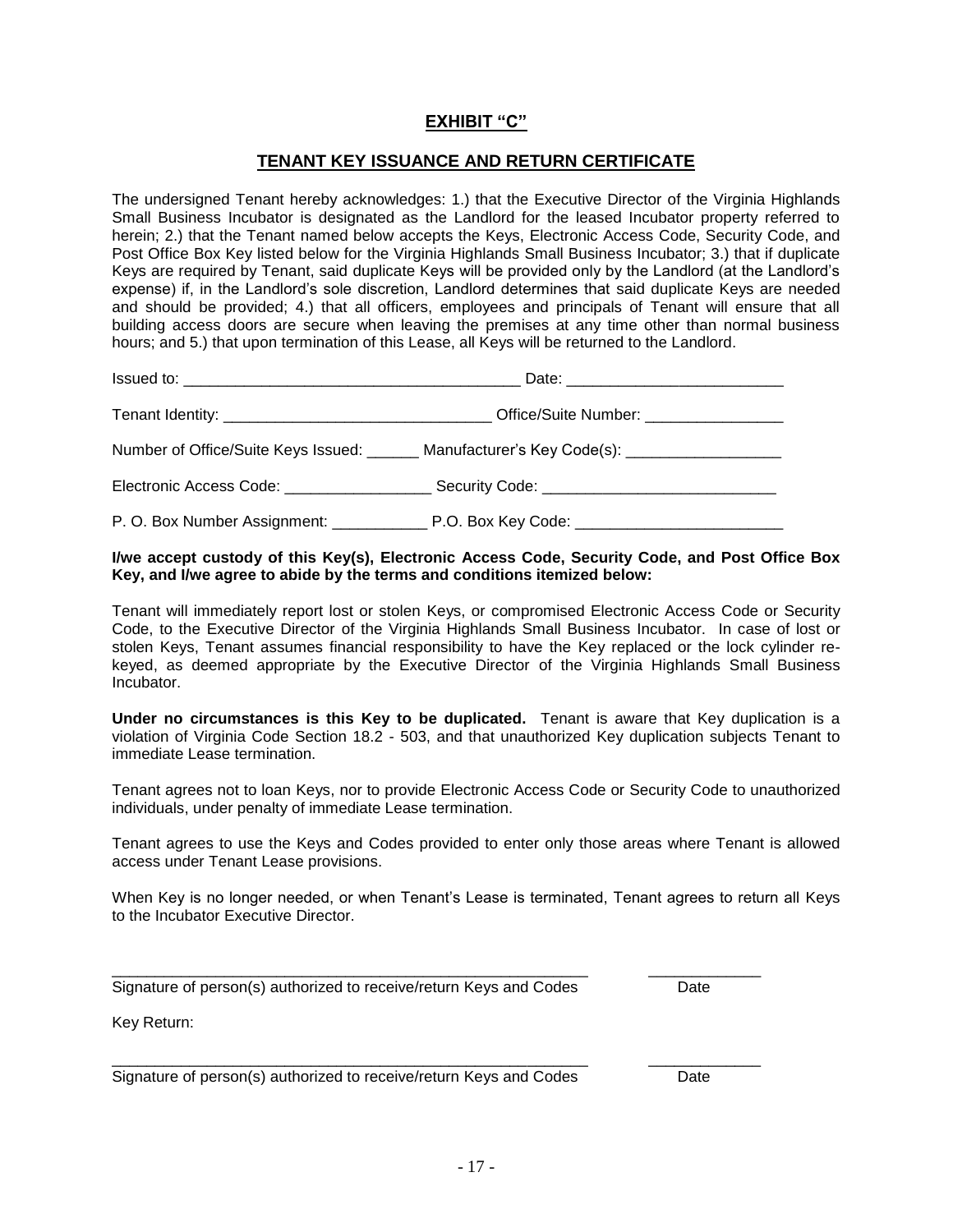# Virginia Highlands Small Business Incubator, Inc. Facility Guidelines for Tenants Conference Room and Events

## **Reservations**

- The conference room(s) can be reserved by contacting, [receptionist@vhsbi.com](mailto:receptionist@vhsbi.com) and submitting the completed Facility Events form. Once the form is submitted your request will be confirmed by email. All special requests should be submitted on the Facility Events application.
- Business hours of the facility are 8:30 a.m. until 5:00 p.m. Monday through Friday. The facility is available for rent after those hours and on weekends with proper authorization by the Executive Director.
- The doors are to be securely locked upon your departure.
- Tablecloths are available for rent upon request and in writing on the Facility Events application.
- Copies can be purchased from the receptionist at a cost of .07 per black and white copy and .15 per color copy using the tenant's office equipment code.

# **Food and Beverages**

- The caterer's name and contact information is to be provided on the Facility Events form. The Caterer must submit a meals tax form to the Town of Abingdon.
- All food, including poured drinks and simple refreshments are to be served from the kitchen.
- All caterers/food providers are to use the back entrance and accept responsibility of the clean up after the event. All events trash is to be taken to the dumpster located in the gated area at the back of the facility.

# Audio/Visual

 Customers must provide their own audio/visual equipment; however, we do provide the use of an overhead projector in the Jack C Phelps, Jr. (large) conference room and have a manual projector available for use in the French H Moore, Jr. (small) conference room. As such, we ask that you ensure the settings are left in working order. If you will be using any technical equipment, we recommend that you test your equipment before the meeting time to ensure equipment compatibility.

## Publications

- Please use the correct title of the facility, "Virginia Highlands Small Business Incubator, Inc.," in advertising, press releases, or notices.
- Virginia Highlands Small Business Incubator agrees to display, upon request, flyers, brochures, posters, or other publications advertising your event. Please provide them as early as possible.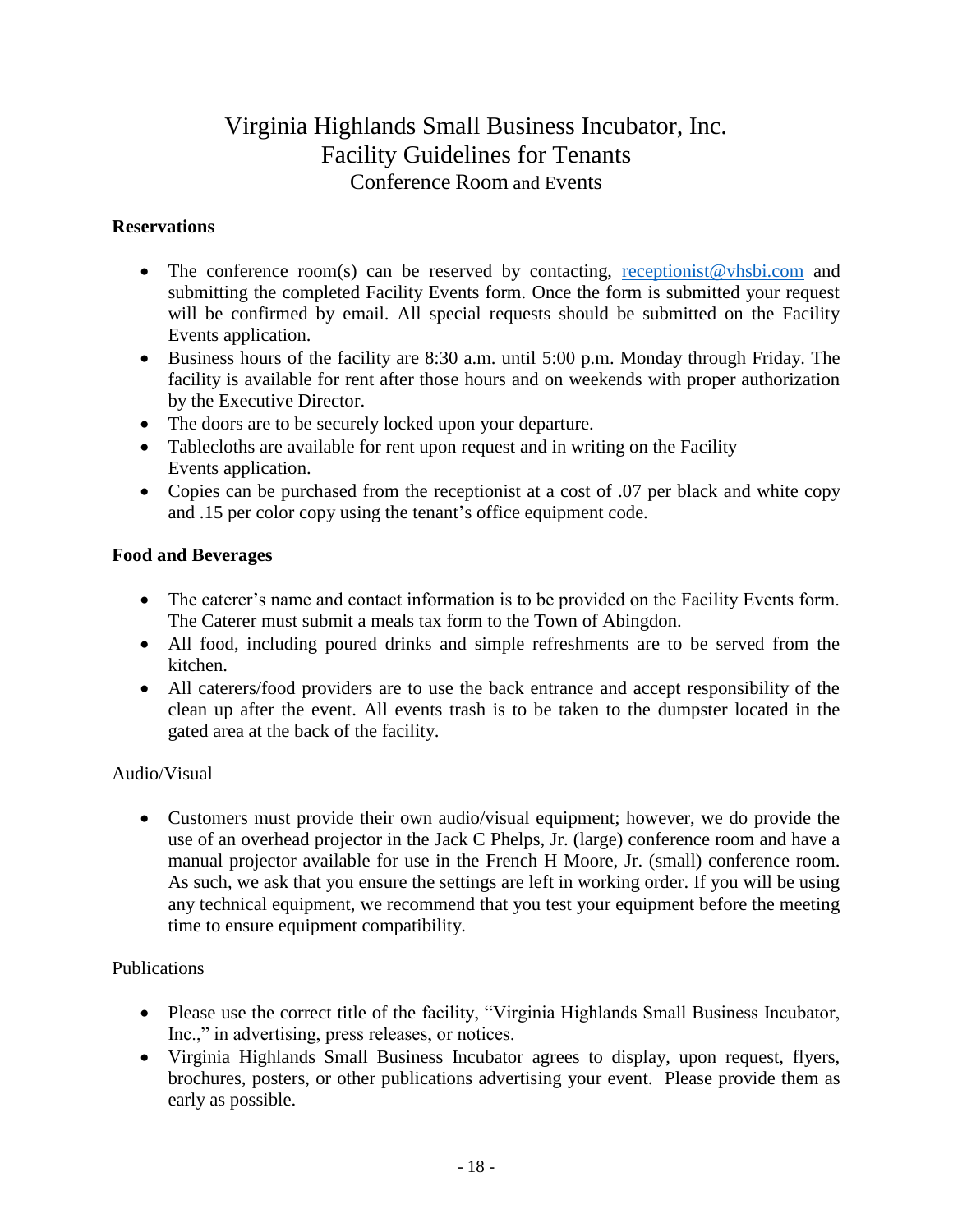# Liability

- Damages to the facility will be the responsibility of the organization hosting the event to the extent caused by the acts or omission of organization's agents or employees.
- Material should not be attached to the walls. We have flip chart holders to display posters, charts, etc. It is the leasee's responsibility to provide flip chart paper.

## **Restrictions**

- Hallways and exit doors must not be blocked or cluttered.
- There is no smoking in the building. Smoking is permitted at the back of the facility. The smoking location is identified by ash tins.
- Littering is subject to a \$50.00 fine. Cigarette butts are considered littering.
- Alcohol products are allowed to be served upon the leasee receiving the proper event permits from the ABC office located in Abingdon and providing VHSBI with proof of insurance.
- Only Service Animals are allowed in the facility unless special permission is granted by the Executive Director.
- Power strips with surge protection are to be used in the facility.

# Departure

- Rooms should be left clean and orderly. Plastic bags are available at the Information Desk for use in disposing of trash. Dumpsters are located in the back of the building.
- Permanent tenants are responsible for setting up and returning the furnishings to their original configuration. The events trash is to be disposed of prior to exiting the building.
- There will be a \$50.00 maintenance fee added to the monthly rent if tenant fails to comply with these guidelines.

# Cancellations

• If cancellation is necessary, please notify us as soon as possible, preferably via email at receptionist@vhsbi.com.